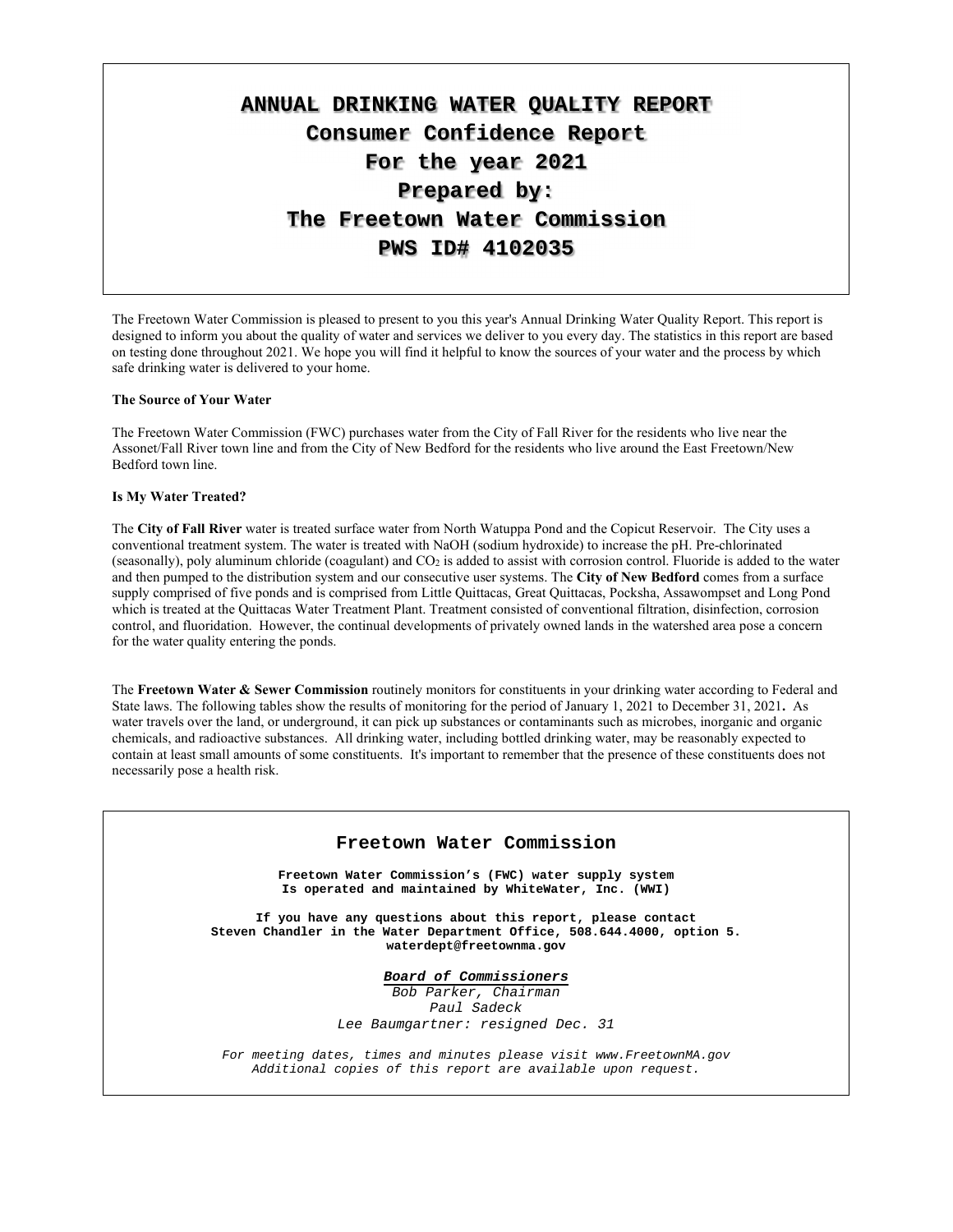#### **DISTRIBUTION SYSTEM WATER QUALITY**

The report summarizes only those items detected during sampling – not all contaminants that are monitored

| <b>Date</b> | Contaminant     | 90 <sup>th</sup><br><b>Percentile</b> | <b>Action</b><br>Level | <b>MCLG</b> | # of Sites<br><b>Tested</b> | # of Sites<br><b>Above</b><br><b>Action Level</b> | <b>Exceeds</b><br><b>Action</b><br>Level? | <b>Possible Source of</b><br>Contamination |
|-------------|-----------------|---------------------------------------|------------------------|-------------|-----------------------------|---------------------------------------------------|-------------------------------------------|--------------------------------------------|
| 2019        | Lead (ppb)      |                                       | 15                     |             | 10                          |                                                   | No                                        | Corrosion of household<br>plumbina         |
| 2019        | Copper<br>(ppm) | 0.026                                 | 1.3                    |             | 10                          |                                                   | No                                        | Corrosion of household<br>plumbina         |

#### **Educational Statement on Lead**

If present, elevated levels of lead can cause serious health problems, especially in pregnant women and young children. Lead in drinking water is primarily from materials and components associated with service lines and home plumbing. The **Freetown Water Commission** is responsible for providing high quality drinking water, but cannot control the variety of materials used in plumbing components. When your water has not been run for several hours, you can minimize the potential for lead exposure by flushing your tap for 30 seconds to 2 minutes before using water for drinking or cooking.

If you are concerned about lead in your water, you may wish to have your water tested. Information on lead in drinking water, testing methods, and steps you can take to minimize exposure is available from the Safe Drinking Water Hotline or at http://www.epa.gov/safewater/lead.

| <b>Microbial</b><br><b>Results</b><br>2020 | Contaminant                    |  | <b>MCL</b> | <b>MCLG</b> | <b>Violation</b> | <b>Possible Source of Contamination</b> |
|--------------------------------------------|--------------------------------|--|------------|-------------|------------------|-----------------------------------------|
| Freetown                                   | <b>Total Coliform Bacteria</b> |  |            |             | No               | Naturally present in the environment    |
| Freetown                                   | Fecal Coliform - E. Coli       |  |            |             | No               | Naturally present in the environment    |

Coliform are bacteria that are naturally present in the environment and are used to indicate that other, potentially harmful bacteria may be present. The total coliform rule requires water systems to meet a stricter limit for coliform bacteria. Coliform bacteria are usually harmless, but their presence in water can be an indication of disease causing bacteria.

|  |                                                                 |   | <b>Key to Tables</b>                                               |
|--|-----------------------------------------------------------------|---|--------------------------------------------------------------------|
|  | ppm – parts per million corresponds to one penny in $$10,000$ * |   | $ppb$ – parts per billion corresponds to one penny in \$10,000.000 |
|  | $pCi/L$ – picocuries per liter                                  |   | $ND$ – non-detect                                                  |
|  | $n/a$ – not applicable                                          | * | MRDL – maximum residual disinfection level. The highest level of   |
|  |                                                                 |   | A disinfection allowed in drinking water                           |
|  | MRDLG – maximum residual disinfection level goal                |   | MREM/Year – millirems per year                                     |
|  | NTU – nephelometric turbidity units                             |   | $\Gamma$ – treatment technique                                     |

#### **Some Terms Defined**

**Action Level (AL):** The concentration of a contaminant which, if exceeded, triggers a treatment or other requirement which a water system must follow.

**Maximum Contaminant Level Goal (MCLG):** The level of a contaminant in drinking water below which there is no known or expected risk to health. MCLG's allow for a margin of safety

**Maximum Contaminant Level (MCL):** The highest level of a contaminant that is allowed in drinking water. MCL's are set as close to the MCLG's as feasible using the best available treatment technology.

**Secondary Maximum Contaminant Level (SMCL):** These standards are developed to protect the aesthetic qualities of drinking water and are not health based.

**Massachusetts Office of Research and Standards Guideline (ORSG):** This is the concentration of a chemical in drinking water, at or below which, adverse, noncancer health effects are likely to occur after chronic (lifetime) exposure. If exceeded, it serves as an indicator of the potential need for further action.

**Total Coliform:** A bacteria that indicates other potentially harmful bacteria may be present.

**Unregulated Contaminants**: Unregulated contaminants are those for which EPA has not established drinking water standards. The purpose of unregulated contaminant monitoring is to assist EPA in determining their occurrence in drinking water and whether future regulation is warranted.

**90th Percentile:** Out of every 10 homes, 9 were at or below this level.

All drinking water, including bottled water and tap water, may reasonably be expected to contain at least small amounts of some contaminants. The presence of contaminants does not necessarily indicate that water poses a health risk. More information about contaminants and potential health effects can be obtained by calling the **U.S. Environmental Protection Agency (EPA) Safe Drinking Water Hotline (800.426.4791). (Website: www.epa.gov).**

In order to ensure tap water is safe to drink, the DEP and the EPA prescribe regulations that limit the amount of certain contaminants in water provided by public water systems. Food and Drug Administration (FDA) and Massachusetts Department of Public Health regulations establish limits for contaminants in bottled water that must provide the same protection for public health. For more information you can visit the EPA or MDPH websites respectively.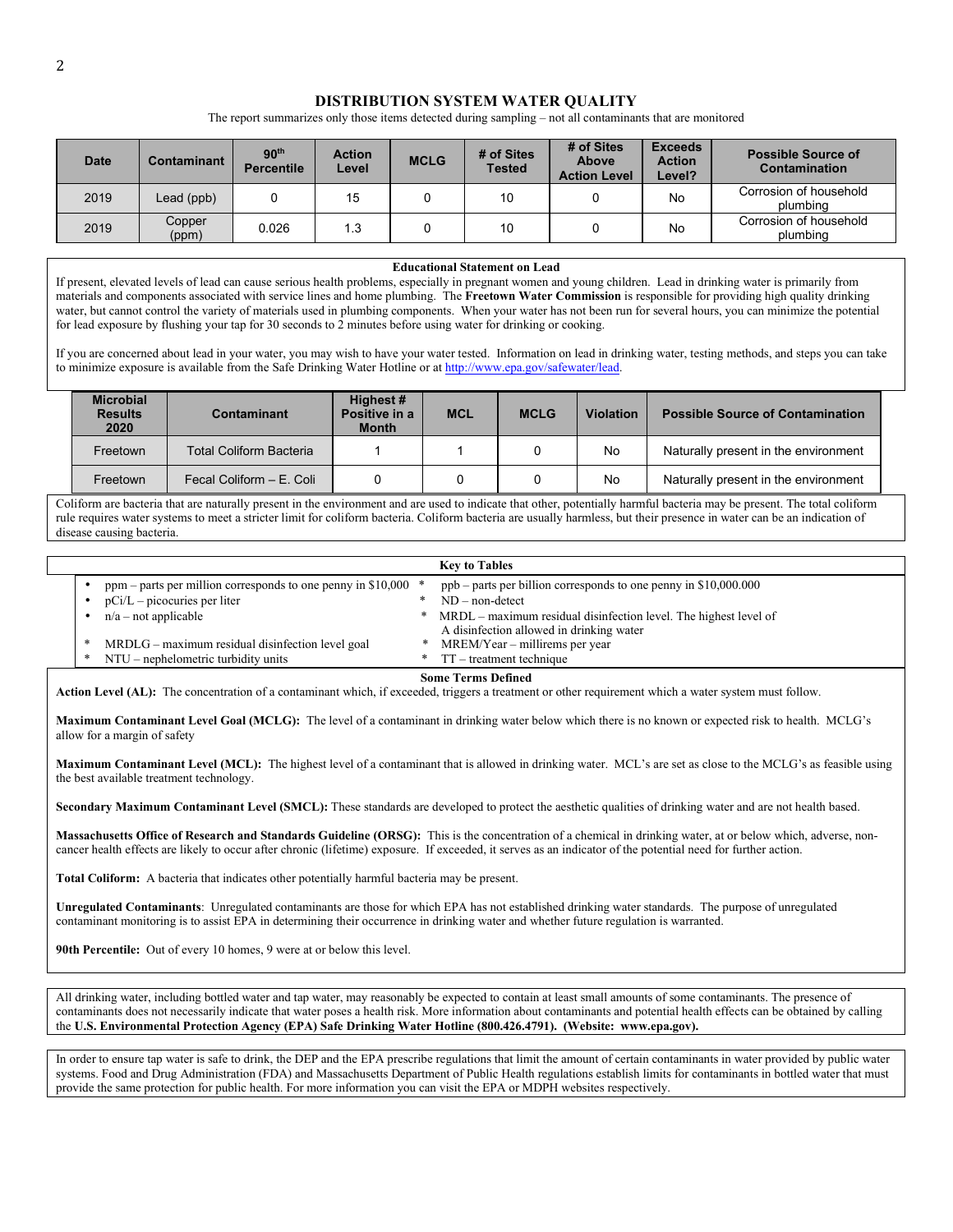# **SUMMARY OF FINISHED WATER CHARACTERISTICS**

# **Disinfection By Products**

| Date | <b>Regulated</b><br>Contaminant            | <b>Highest Running</b><br><b>Annual Average for</b><br><b>System</b> | <b>Source</b><br>Range<br><b>Detected</b> | <b>MCL</b> | <b>MCLG</b> | <b>Violation</b> | <b>Possible Source of</b><br><b>Contamination</b> |
|------|--------------------------------------------|----------------------------------------------------------------------|-------------------------------------------|------------|-------------|------------------|---------------------------------------------------|
| 2021 | Total<br>Trihalomethanes<br>(TTHMs) (ppb)  | 50.35                                                                | $26 - 91$                                 | 80         | n/a         | No               | By-product of drinking water<br>chlorination      |
| 2021 | <b>Haloacetic Acids</b><br>$(HAA5s)$ (ppb) | 24.3                                                                 | $10 - 50$                                 | 60         | n/a         | No               | By-product of drinking water<br>chlorination      |
| 2020 | <b>Chlorine Residual</b><br>(ppm)          | 0.73                                                                 | $0.55 - 0.77$                             | 4          | 4           | No               | Disinfectant, kills bacteria                      |

# **Inorganic Contaminants**

| <b>Source and Date</b>         | <b>Regulated</b><br>Contaminant | <b>Highest Level</b><br><b>Detected</b> | Range<br><b>Detected</b> | <b>MCL</b>     | <b>MCLG</b>    | <b>Violation</b> | <b>Possible Source of</b><br>Contamination                                                           |
|--------------------------------|---------------------------------|-----------------------------------------|--------------------------|----------------|----------------|------------------|------------------------------------------------------------------------------------------------------|
| <b>Fall River</b><br>3/16/2021 | Fluoride (ppm)                  | 0.7                                     | n/a                      | 4              | 4              | <b>No</b>        | Water additive, promotes<br>healthy teeth                                                            |
| <b>Fall River</b><br>3/15/2018 | Barium (ppm)                    | 0.01                                    | n/a                      | $\overline{2}$ | $\overline{2}$ | No               | Erosion of natural deposits                                                                          |
| <b>Fall River</b><br>3/16/2021 | Nitrate (ppm)                   | <b>ND</b>                               | n/a                      | 10             | 10             | <b>No</b>        | Runoff from fertilizer use:<br>leaching from septic tanks;<br>sewage; erosion of natural<br>deposits |
| <b>Fall River</b><br>3/16/2021 | Nitrite (ppm)                   | 0.05                                    | n/a                      | 1              | 1              | <b>No</b>        | Fertilizer use, septic tanks,<br>erosion from natural<br>deposits                                    |
| <b>Fall River</b><br>8/12/2019 | Perchlorate<br>(ppb)            | 0.1                                     | n/a                      | $\overline{2}$ | 2              | <b>No</b>        | Rocket propellants,<br>fireworks, munitions, flares,<br>blasting agents                              |
| New Bedford<br>2021            | Barium (ppm)                    | 0.0074                                  | n/a                      | $\overline{2}$ | $\overline{2}$ | <b>No</b>        | Discharge of drilling waste,<br>erosion of natural deposits                                          |
| New Bedford<br>2021            | Fluoride (ppm)                  | 0.7                                     | $0.4 - 0.8$              | 4              | 4              | <b>No</b>        | Water additive, promotes<br>strong teeth                                                             |
| New Bedford<br>2019            | Nitrate (ppm)                   | 0.106                                   | n/a                      | 10             | 10             | <b>No</b>        | Runoff from fertilizer use;<br>leaching from septic tanks;<br>sewage; erosion of natural<br>deposits |

# **Radioactive Contaminants**

| Source and<br><b>Date</b> | <b>Regulated</b><br>Contaminant      | <b>Highest</b><br>Level<br><b>Detected</b> | Range<br><b>Detected</b> | <b>MCL</b> | <b>MCLG</b> | <b>Violation</b> | <b>Possible Source of Contamination</b> |
|---------------------------|--------------------------------------|--------------------------------------------|--------------------------|------------|-------------|------------------|-----------------------------------------|
| New Bedford<br>2021       | Radium 226 & 228<br>Combined (pCi/L) | 0.5                                        | n/a                      |            |             | No               | Erosion of natural deposits             |

#### **Turbidity**  Turbidity is a measure of the cloudiness of the water and is measured because it is an indicator of the effectiveness of a filtration system. Monthly turbidity compliance related to a specific treatment technique (TT). The water is filtered so at least 95% of all the samples taken during a month are below limits specified in the regulations. NTU = Nephelometric Turbidity Units.

| <b>Turbidity 2019</b>                   | <b>Treatment</b><br>Technique (TT) | <b>Highest Level</b><br><b>Found</b> | Lowest Monthly % of<br><b>Samples Less Than 0.3</b><br><b>NTU</b> | <b>Violation</b> | <b>Possible Source of</b><br>Contamination |
|-----------------------------------------|------------------------------------|--------------------------------------|-------------------------------------------------------------------|------------------|--------------------------------------------|
| New Bedford - Daily<br>Compliance (NTU) |                                    | 0.18                                 |                                                                   | No               | Soil runoff                                |
| New Bedford -Monthly<br>Compliance      | At least 95%                       | $\,$                                 | 100                                                               | No               | Soil runoff                                |
| Fall River - 8/28/2020                  | 5.0                                | 0.41                                 |                                                                   | No               | Soil runoff                                |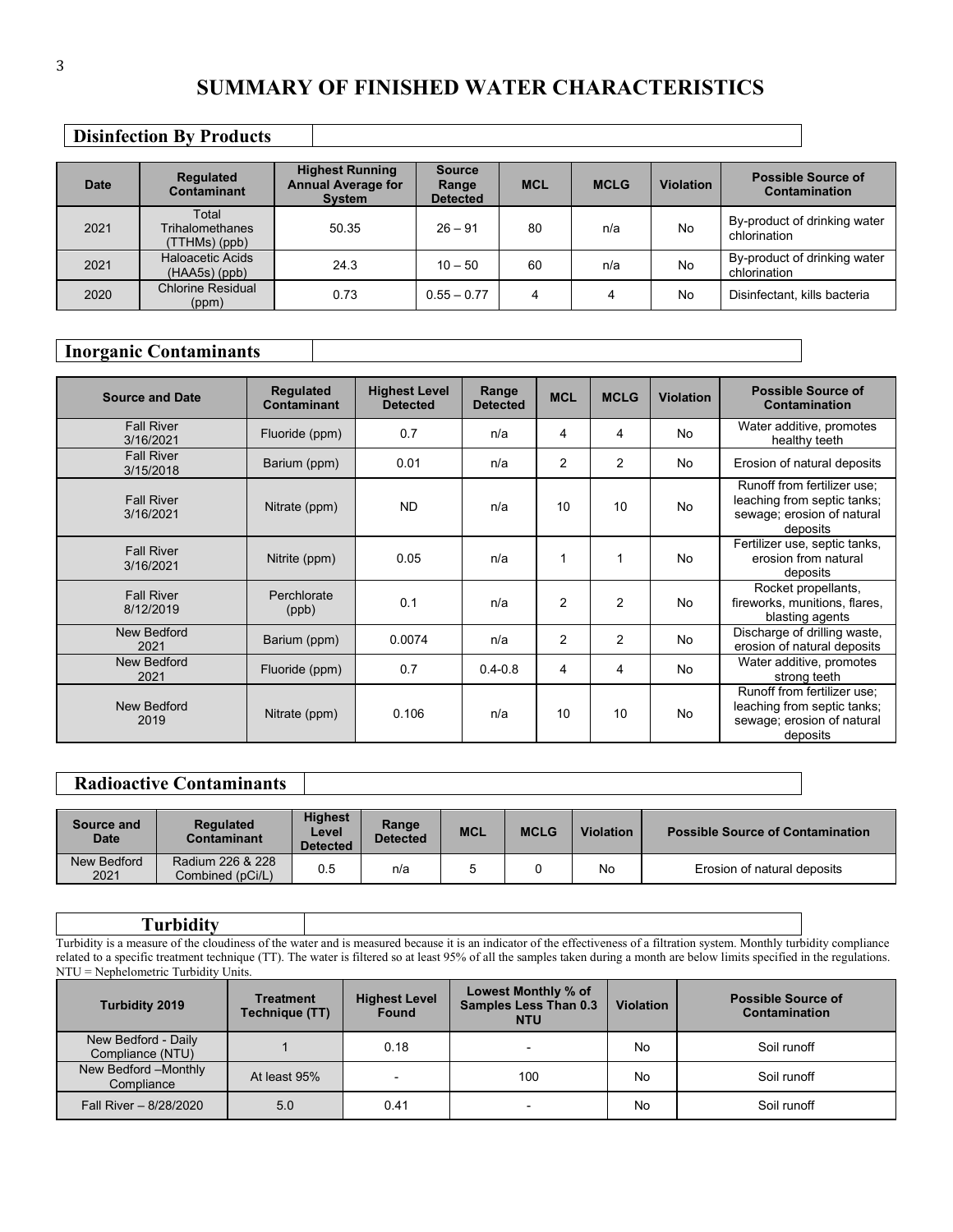# 4

# **Unregulated Contaminants**

Unregulated contaminants are those for which the EPA has not established Drinking Water Standards. The purpose of unregulated contaminant monitoring is to assist the EPA in determining their occurrence in drinking water and whether future regulation is warranted.

| <b>Source and Date</b>                           | <b>Contaminant</b>                                                                                                                       | Range of<br><b>Levels</b><br><b>Detected</b> | Average<br>Level<br><b>Detected</b> | <b>SMCL</b> | <b>ORSG</b> | <b>Possible Source</b>                                                                                                                                                                                                                                                                                                                                     |  |  |  |
|--------------------------------------------------|------------------------------------------------------------------------------------------------------------------------------------------|----------------------------------------------|-------------------------------------|-------------|-------------|------------------------------------------------------------------------------------------------------------------------------------------------------------------------------------------------------------------------------------------------------------------------------------------------------------------------------------------------------------|--|--|--|
| <b>Fall River</b><br>3/16/2021                   | Sodium (ppm)                                                                                                                             | 32                                           | n/a                                 |             | 20          | Natural sources; runoff from use as<br>salt on roadways; by-product of<br>treatment process                                                                                                                                                                                                                                                                |  |  |  |
| <b>Fall River</b><br>8/12/2019                   | Manganese (ppb)                                                                                                                          | 5.8                                          | n/a                                 | 50          | $300*$      | Erosion of natural deposits                                                                                                                                                                                                                                                                                                                                |  |  |  |
| <b>Fall River</b><br>2020<br>New Bedford<br>2021 | Per-and<br>Polyfluoroalkyl<br>Substances (PFAS6)<br>(ppt)                                                                                | 4.9<br><b>ND-2.8</b>                         | n/a<br>0.74                         |             | 20          | Discharges and emissions from<br>industrial and manufacturing sources<br>associated with the production or use<br>of these PFAS, including production of<br>moisture and oil resistant coatings on<br>fabrics and other materials. Additional<br>sources include the use and disposal<br>of products containing these PFAS,<br>such as fire-fighting foams |  |  |  |
| New Bedford<br>2021                              | Sodium (ppm)                                                                                                                             | 29                                           | n/a                                 |             | 20          | Natural sources; runoff from use as<br>salt on roadways; by-product of<br>treatment process                                                                                                                                                                                                                                                                |  |  |  |
| New Bedford<br>2021                              | Manganese (ppb)                                                                                                                          | 8.5                                          | n/a                                 | 50          | $300*$      | Erosion of natural deposits                                                                                                                                                                                                                                                                                                                                |  |  |  |
|                                                  | *US EPA and MassDEP have established health advisory levels for manganese to protect against concerns of potential neurological effects. |                                              |                                     |             |             |                                                                                                                                                                                                                                                                                                                                                            |  |  |  |

Sodium is a naturally-occurring common element found in soil and water. It is necessary for the normal functioning of regulating fluids in human systems. Some people, however, have difficulty regulating fluid volume as a result of several diseased, including congestive heart failure and hypertension. The guideline of 20 mg/L for sodium represents a level in water that physicians and sodium sensitive individuals should be aware of in cases where sodium exposures are being carefully controlled. For additional information contact your health care provider, your local board of health or the Massachusetts Department of Public Health, Bureau of Environmental Health Assessment at 617.624.5757.

#### **Should Some People Take Special Precautions?**

Some people may be more vulnerable to contaminants in drinking water than the general population. Immuno-compromised persons, such as persons with cancer undergoing chemotherapy, persons who have undergone organ transplants, people with HIV/AIDS or other immune system disorders, some elderly, and infants can be particularly at risk from infections. These people should seek advice about drinking water from their health care providers. EPA/CDC guidelines on appropriate means to lessen the risk of infection by cryptosporidium and other microbial contaminants are available from the Safe Drinking Water Hotline (800)426-4791.

#### **Additional Health Information**

In order to ensure that tap water is safe to drink, the U.S. Environmental Protection Agency (EPA) prescribes regulations that limit the amount of certain contaminants in water provided by public water systems. The Food and Drug Administration (FDA) and Massachusetts Department of Public Health (DPH) regulations establish limits on contaminants in bottled water that must provide the same protection for public health. All drinking water, including bottled water, may reasonably be expected to contain at least small amounts of some contaminants. The presence of contaminants does not necessarily indicate that water poses a health risk. More information about contaminants and potential health effects can be obtained by calling the EPA's Safe Drinking Water Hotline at 800/426-4791. (Website: www.epa.gov) Some people may be more vulnerable to contaminants in drinking water than the general population. Immuno-compromised persons such as persons with cancer undergoing chemotherapy, persons who have undergone organ transplants, people with HIV/AIDS or other immune system disorders, some elderly, and some infants can be particularly at risk from infections. These people should seek advice about drinking water from their health care providers. EPA/Centers for Disease Control and Prevention (CDC) guidelines on lowering the risk of infection by Cryptosporidium and other microbial contaminants are available from the Safe Drinking Water Hotline at 800/426-4791.

#### **Source Water Protection (SWAP)**

The MassDEP has prepared a Source Water Assessment Program (SWAP) Report for the water supply source serving the Freetown Water Commission. The report assesses the susceptibility of public water supplies to contamination and makes recommendations.

The SWAP reports for New Bedford and Fall River are available from the MassDEP website: Fall River - http://www.mass.gov/eea/docs/dep/water/drinking/swap/sero/4095000.pdf New Bedford - http://www.mass.gov/eea/docs/dep/water/drinking/swap/sero/4201000.pdf

> If you have any questions about this Water Quality Report, the SWAP report, or about your water utility in general, please contact the Freetown Water & Sewer Commission at (508) 644-4000.